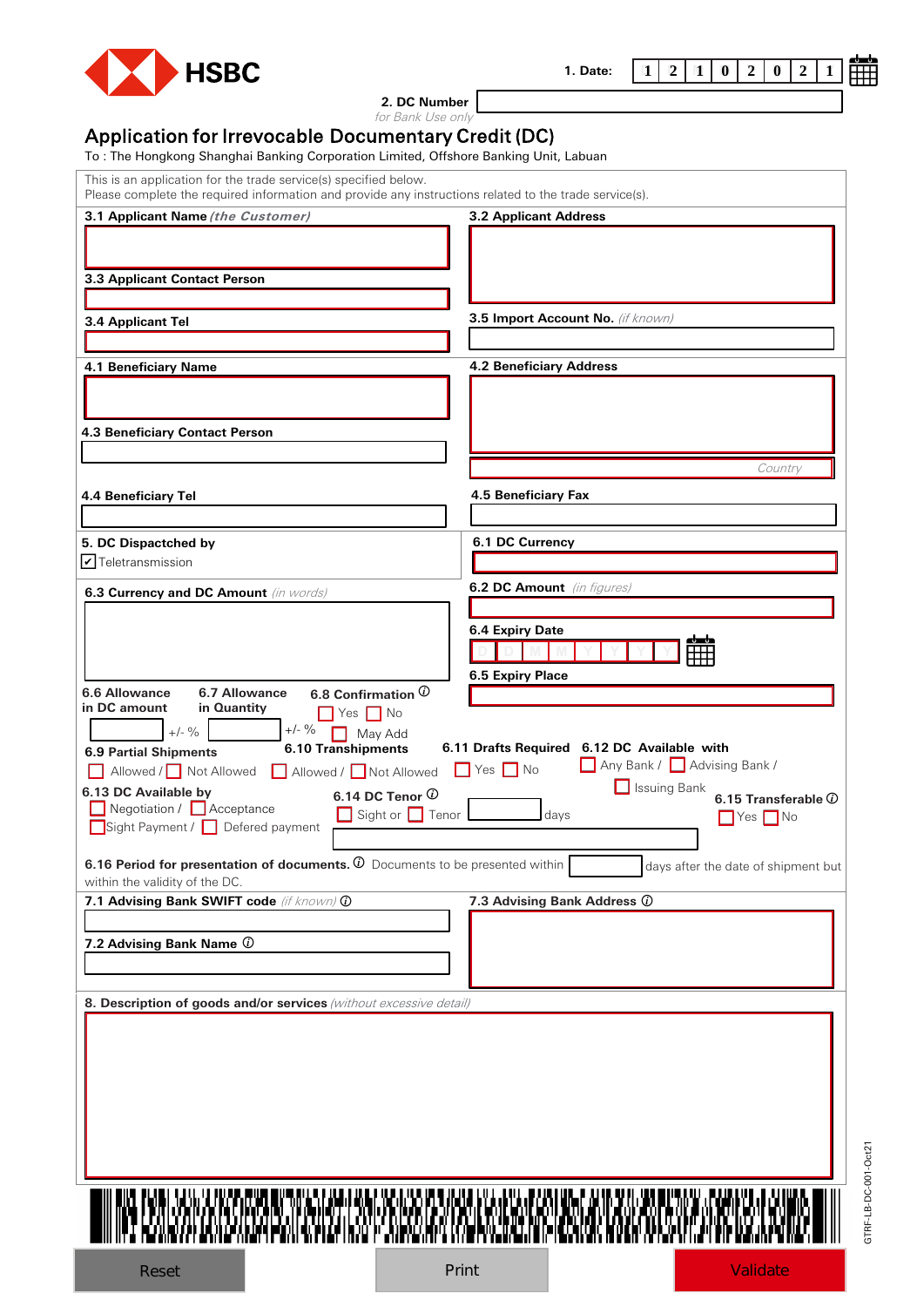| 9.1 Place of Taking in Charge/Receipt $@$                                                                                                                                                                                                                                          | 9.2 Departure Port /Airport of Departure (i)                                                                                                  |
|------------------------------------------------------------------------------------------------------------------------------------------------------------------------------------------------------------------------------------------------------------------------------------|-----------------------------------------------------------------------------------------------------------------------------------------------|
|                                                                                                                                                                                                                                                                                    |                                                                                                                                               |
| 9.3 Destination Port /Airport of Destination $\overline{0}$                                                                                                                                                                                                                        | 9.4. Place of Final Destination/Place of Delivery $\overline{0}$                                                                              |
|                                                                                                                                                                                                                                                                                    |                                                                                                                                               |
| 9.5 Latest date of Shipment $\overline{\omega}$<br>مساء<br>₩<br>9.7 Insurance to be covered by $\overline{\mathbb{O}}$<br>Insurance has been / will be arranged and will be covered by                                                                                             | 9.6 Incoterms $\overline{0}$<br>EXW<br>$\Box$ FOB $\Box$ CFR<br>ICIF<br>$\blacksquare$ FCA<br>CPT<br><b>CIP</b><br><b>DDP</b><br>Other        |
| Ultimate Buyer / Applicant                                                                                                                                                                                                                                                         |                                                                                                                                               |
| Insurance to be effected by HSBC                                                                                                                                                                                                                                                   |                                                                                                                                               |
| <b>Documents required</b>                                                                                                                                                                                                                                                          |                                                                                                                                               |
| 10.1 Signed commercial invoice in<br>originals<br>10.2 Packing List in<br>originals<br>copies                                                                                                                                                                                      | copies                                                                                                                                        |
|                                                                                                                                                                                                                                                                                    |                                                                                                                                               |
| 10.3 <b>Sigman For shipment by sea,</b> full set original clean "On Board"<br>multimodal or combined transport document made out to<br>bills of lading or<br>the order of shipper and endorsed in blank; or                                                                        |                                                                                                                                               |
| marked: "Freight $\Box$ Prepaid or<br>Collect" and "Notify"                                                                                                                                                                                                                        |                                                                                                                                               |
| mentioning the DC number                                                                                                                                                                                                                                                           |                                                                                                                                               |
| 10.4<br>Prepaid or $\Box$<br>Collect", showing flight number and date of despatch of goods,<br>"Freight                                                                                                                                                                            | For shipment by air, original Air Waybill marked "For the consignor/shipper" signed by the carrier or his agent, marked:                      |
| consigned to:                                                                                                                                                                                                                                                                      |                                                                                                                                               |
|                                                                                                                                                                                                                                                                                    | and "notify                                                                                                                                   |
| mentioning the DC number.                                                                                                                                                                                                                                                          |                                                                                                                                               |
| $10.5$                                                                                                                                                                                                                                                                             | <b>Delivery Order(s)</b> indicating this DC number, made out to the order of the The Hongkong and Shanghai Banking Corporation                |
| as agent of the The Hongkong and Shanghai Banking Corporation Limited, Offshore Banking Unit, Labuan as acknowledgment of receipt of<br>goods in good order and condition, the date of receipt of goods as specified in the Delivery Order will be construed as the shipment date. | Limited, Offshore Banking Unit, Labuan for the account of the Applicant and purportedly stamped and signed for and on behalf of the Applicant |
| 10.6                                                                                                                                                                                                                                                                               | Marine/ Air Insurance Policy or certificate in negotiable form and blank endorsed for full CIF/CIP value plus 10% covering                    |
| Institute Cargo Clauses-(<br>(A)/<br>Air)                                                                                                                                                                                                                                          |                                                                                                                                               |
| Institute War Clauses - (<br>Cargo/<br>Air Cargo)                                                                                                                                                                                                                                  |                                                                                                                                               |
| Institute Strikes Clauses -(<br>Cargo/<br>Air Cargo)                                                                                                                                                                                                                               |                                                                                                                                               |
| evidencing claims payable at destination in the currency of the DC.                                                                                                                                                                                                                |                                                                                                                                               |
|                                                                                                                                                                                                                                                                                    |                                                                                                                                               |
| 10.7                                                                                                                                                                                                                                                                               | <b>Beneficiary's certificate</b> certifying that one set $\Box$ Original or $\Box$ Copy(ies) of shipping documents has been sent to           |
| applicant within<br>day(s) after shipment.                                                                                                                                                                                                                                         |                                                                                                                                               |
| 10.8 Certificate of Origin in<br>copies                                                                                                                                                                                                                                            |                                                                                                                                               |
| TT reimbursement is allowed<br>10.9                                                                                                                                                                                                                                                |                                                                                                                                               |
| 10.10 Additional Conditions / Other Documents required                                                                                                                                                                                                                             |                                                                                                                                               |
|                                                                                                                                                                                                                                                                                    |                                                                                                                                               |
|                                                                                                                                                                                                                                                                                    |                                                                                                                                               |
|                                                                                                                                                                                                                                                                                    |                                                                                                                                               |
|                                                                                                                                                                                                                                                                                    |                                                                                                                                               |
|                                                                                                                                                                                                                                                                                    |                                                                                                                                               |

GTRF-LB-DC-001-Oct21

GTRF-LB-DC-001-Oct21